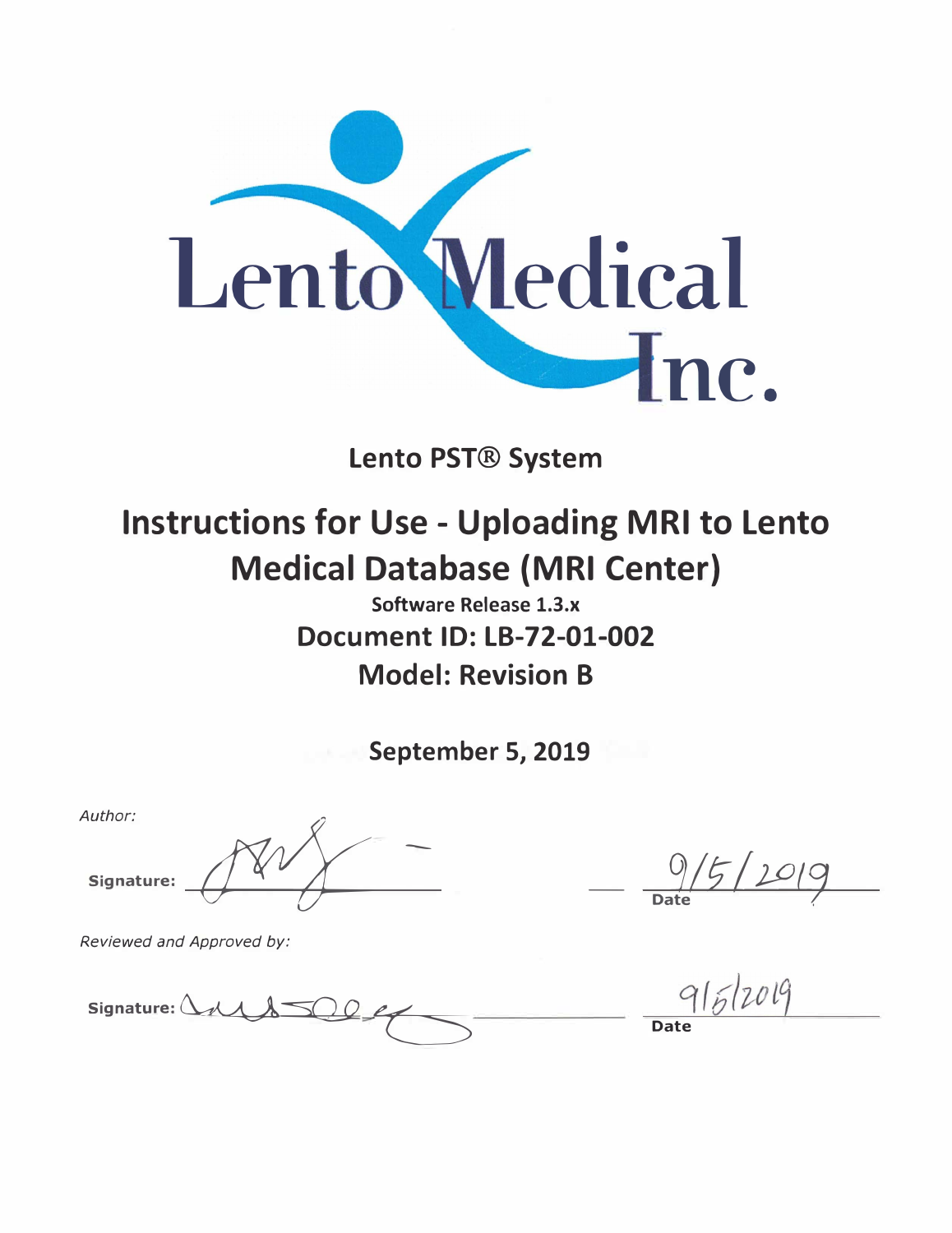This is the reference guide for the MRI Technologist as an aid in uploading the MRI scanning images to the Lento Medical cloud database. There is a separate full MRI reference guide for use in positioning and patient orientation. Also, a quick MRI setting reference guide is available for use by experienced technologists and both are available upon request if they have not already been supplied or is misplaced.

**WARNING:** It must be noted that the use of MRI scanners in patients with metallic implants in or near the knee joint may adversely affect the quality and accuracy of the images obtained. For this reason it is generally recommended that such MRI scans not be attempted.

**WARNING:** The use of MRI scans for making custom cutting guides in pediatric patients has not been studied and the results of the use of Lento Medical cutting guides in these patients is unknown. For this reason it is generally recommended that such MRI scans not be attempted. Please verify the MRI request with the ordering physician.



# **Manufacturer:**

 Lento Medical, Inc. 15110 Northwest Freeway, Suite 150 Houston, TX 77040 USA +1 (510) 413-3230



The following organization is the Authorized Representative for the Lento Medical PST® System:

EC REP

HealthLink Europe BV De Tweeling 20-22 5215 MC's - Herrogenbosch The Netherlands Tel.: +31-13 5479300 Web: www.healthlinkeurope.com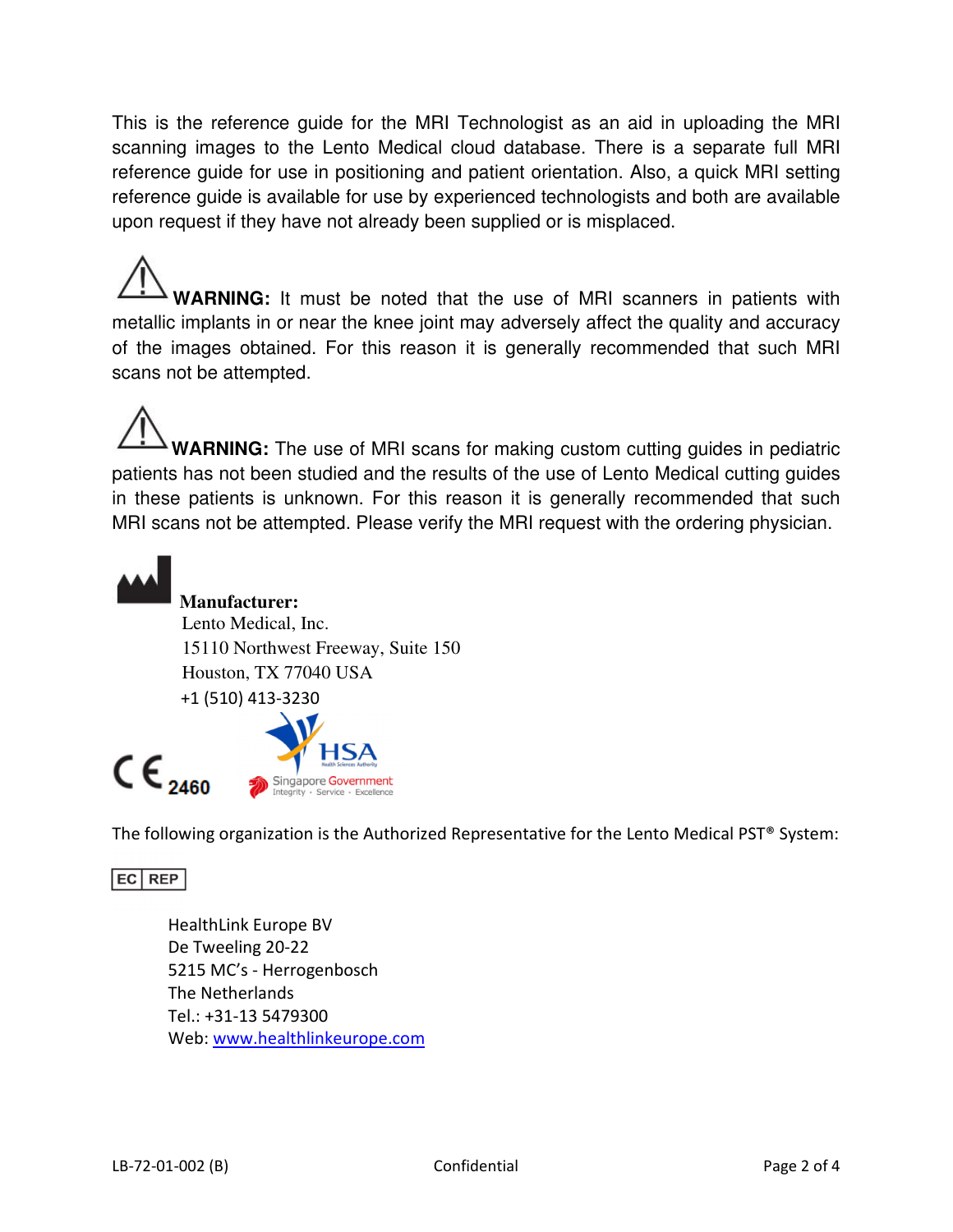## Introduction

These instructions are intended to guide the MRI Center to upload MRI files through the Lento Medical web portal (www.lentomedical.com/login).

#### 1. Log In

Lento Medical Admin or Sales personnel will assist the MRI representative with registering an account for the Lento Medical web portal. Once a username and password is created, the surgeon will use the information to log in.

- a. Enter Username
- b. Enter Password
- c. Click "Login" button

| Welcome to Lento Medical Inc. |        |  |
|-------------------------------|--------|--|
| Username:                     |        |  |
|                               |        |  |
| Password:                     |        |  |
|                               | Log in |  |

#### 2. MRI Center Landing Page

The MRI representative landing page will appear listing all active cases for MRI representative view. The status of a case that requires MRI upload will show "No MRI Files." Surgeon can double click the case number and the MRI upload page will appear.

## **MRI Center Cases**

| 1234 ABC AVE, Fremont, CA 95000 |          |                |               |               |               |             |      |              |                     |
|---------------------------------|----------|----------------|---------------|---------------|---------------|-------------|------|--------------|---------------------|
| Case #                          | Surgeon  | <b>Patient</b> | <b>DOPO</b>   | <b>DOS</b>    | <b>DOB</b>    | <b>Type</b> | Side | <b>Notes</b> | <b>Status</b>       |
| K27915R                         | Jane Doe | John Smith     | Aug. 11, 2016 | Oct. 15, 2016 | June 16, 1953 | <b>TKA</b>  | R    |              | <b>No MRI Files</b> |

#### 3. View Surgeon Planning Reference

From the MRI upload page, MRI representative will need to click "Choose File." Standard browser will pop up to select MRI folder or select multiple MRI files to be upload it. Once selection is done, click "OK."

Once files are selected, click "Submit" button to upload it Lento Medical database.